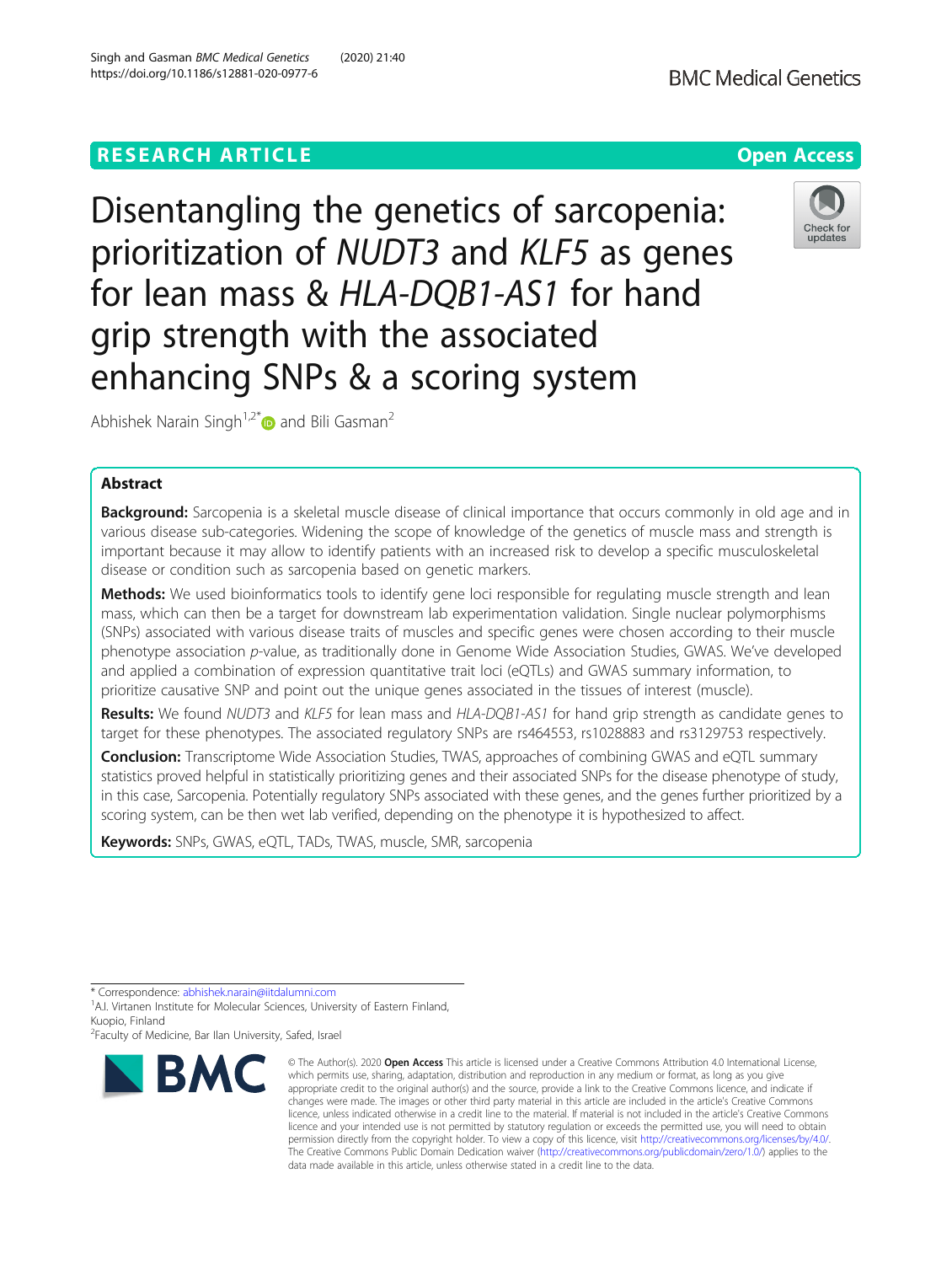## <span id="page-1-0"></span>Background

Many diseases known to man originate from more than one genetic locus. Sarcopenia for example is multifactorial [\[1](#page-9-0)] degenerative loss of skeletal muscle mass, a condition that might pose a great risk for the aging world population. Since 2006, GWAS have allowed us to trace the multiple genetic factors for various traits using statistical tools that can lead to a more effective research of specific loci of interest [\[2](#page-9-0)]. The data produced by these studies, which now rank in the thousands, is available online so further downstream research can be conducted, and new results can be incorporated. This is indeed valuable, since musculoskeletal diseases are one of the leading causes of disability in the world [[3\]](#page-9-0); treatment of these diseases costs the world medical industry around 125 billion dollars annually [\[3](#page-9-0)].

In this paper, we present the combination of summary level data from GWAS and publicly available eQTLs such as those from studies by GTEx [\[4](#page-9-0)] and Westra et al. [\[5\]](#page-9-0). Based on available data and our approach of combining phenotype-associated SNPs (Single Nucleotide Polymorphism) and tissue-relevant gene-associated SNPs TADs (topologically associated domains) were plotted at the regions of interest. A TAD is a self-interacting genomic region, meaning that [DNA sequences](https://en.wikipedia.org/wiki/DNA_sequence) within a TAD physically interact with each other more frequently than with sequences outside the TAD [[6\]](#page-9-0).

We developed and applied a combination of expression quantitative trait loci (eQTLs) and GWAS summary information, to prioritize causative SNP and point out the unique genes associated in the tissues of interest (muscle).

## Method

The results of GWAS for lean mass (LM) and hand grip strength (HG) were published in studies by Karasik et al. [[7\]](#page-9-0), Zilikens et al. [\[8](#page-9-0)], Willems et al. [[9](#page-9-0)] and Tikkanen et al. [\[10\]](#page-9-0), in various large human populations. According to consensus in the literature, we used the genome-wide significance threshold of 5\*10<sup>-8</sup> to consider SNPs to be associated for a follow-up. The summary of eQTL data was obtained by studies by Westra et al. [\[5](#page-9-0)] and by the GTEx [\[4](#page-9-0)] consortium. From the study of Westra et al. eQTLs of HSMM (Human skeletal muscle myoblasts) culture were obtains, while the GTEx consortium EQTLs were from human striated muscle samples. With these data sets, we executed "Summary-data-based Mendelian randomization" (SMR) analysis using the method as proposed by Zhu et al. [\[11\]](#page-9-0) and utilizing the "SMR tool" program, version 0.710. We chose not to investigate the SNPs for further categorization of pleiotropy or causality, which can be done using the Heidi test [\[11\]](#page-9-0). For the case of GTEx eQTL summary data, the execution was done for all tissues, and then we observed for genes which were enriched specifically in skeletal muscle tissue or specifically compared to the aggregate of all other tissue types. For the genes of interest as described in the above method, we went on to plot and examine TADs at the relevant regions in corresponding skeletal muscle tissues such as the psoas (striated) and bladder (smooth muscle) as done by Schmitt et al. [\[12\]](#page-9-0)

## Results

GTEx tissue analysis found that for lean mass, two genes: NUDT3 and KLF5, were enriched in skeletal muscles (Figs. 1, [2\)](#page-2-0), and they were also found in

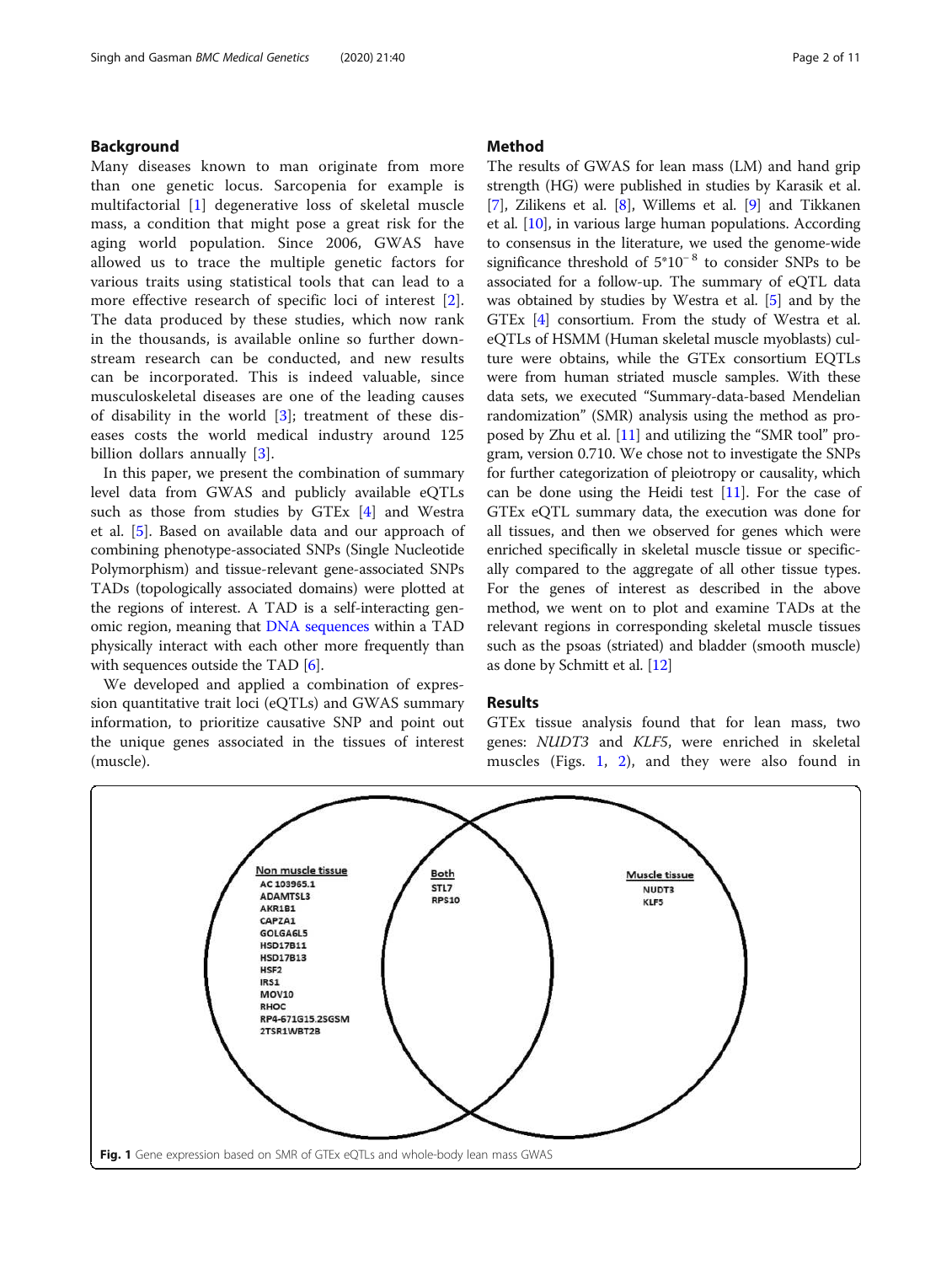<span id="page-2-0"></span>

Westra et al. [\[5](#page-9-0)] eQTL analysis for appendicular lean mass (Table 1), although not in whole body in the case of Westra et al. [\[5](#page-9-0)] study (Table 2). Venn diagram in Fig. [1](#page-1-0) is derived from Tables [3](#page-3-0) and [4](#page-3-0); Venn diagram in Fig. 2 is derived from Tables [5](#page-3-0) and [6.](#page-3-0) In the GTEx tissue analysis for the hand grip trait, we found one gene, HLA-DQB1-AS1, which was specifically enriched in skeletal tissue compared to other tissues (Fig. [3](#page-4-0)), with the associated SNP as rs3129753. The Venn diagram in Fig. [3](#page-4-0) is derived from Tables [7](#page-4-0) and [8](#page-4-0). Many other genes found to be enriched in skeletal muscle tissues and other tissues in common intersection (Figs. [1,](#page-1-0) 2 and [3\)](#page-4-0) were also found in Westra eQTL analysis with our GWAS summary dataset. The second priority should be given to the genes found to be enriched in skeletal muscle tissue as well as any other tissue. Clearly, NUDT3 and KLF5 are very strong candidate genes for lean mass study, and their associated regulating SNP are rs464553 and

Table 1 Metal SMR of Westra et al. eQTLs and appendicular lean mass GWAS

| probe ID           | chromosome Gene |                   | base pair of<br>probe | associated<br><b>SNP</b> |
|--------------------|-----------------|-------------------|-----------------------|--------------------------|
| ENSG00000007341.14 |                 | ST71              | 113.122.614           | rs1110043                |
| ENSG00000272325.1  | 6               |                   | NUDT3 34.307.498      | rs464553                 |
| ENSG00000124614.9  | 6               | RPS <sub>10</sub> | 34.389.566            | rs464553                 |
| ENSG00000102554.9  | 13              | KI F5             | 73.640.395            | rs1028883                |

rs1028883 respectively. TAD plots for the psoas and bladder tissues (which are skeletal and smooth muscle types, respectively) were plotted (Figs. [4,](#page-5-0) [5](#page-6-0), [6](#page-7-0) and [7](#page-8-0)) where KLF5 is seen to be present within a FIRE [[12\]](#page-9-0) (frequently interacting region) within the TAD of chromosome 13 in bladder (M.Detrusor) muscle (Fig. [4\)](#page-5-0).

## **Discussion**

Apart from the combination of GWAS and eQTL summaries for the tissue of interest and searching for exclusivity of gene enhancement and the presence of SNP regulation near TAD boundaries, we also incorporated a novel scoring system to prioritize genes for functional validation of our results. Functional validation is a slow and costly process. Validation can take months and even years to complete without a promise of a positive result, hence a scoring system is vital

Table 2 SMR of Westra et al. eQTLs and whole-body lean mass GWAS

| probe ID     | chromosome | Gene              | base pair of<br>probe | associated SNP |
|--------------|------------|-------------------|-----------------------|----------------|
| ILMN 1659926 |            | ST7L              | 112,886,029           | rs1110043      |
| ILMN 2410113 |            | ST7L              | 112,900,108           | rs7522288      |
| ILMN 1725700 |            | MOV <sub>10</sub> | 113.044.669           | rs2999156      |
| ILMN 1673305 |            | RHOC              | 113,045,326           | rs2999156      |
| ILMN 2313730 | -1         | RHOC              | 113.045.386           | rs2999156      |
| ILMN 1701731 |            | AKR1B1            | 133,777,993           | rs7795758      |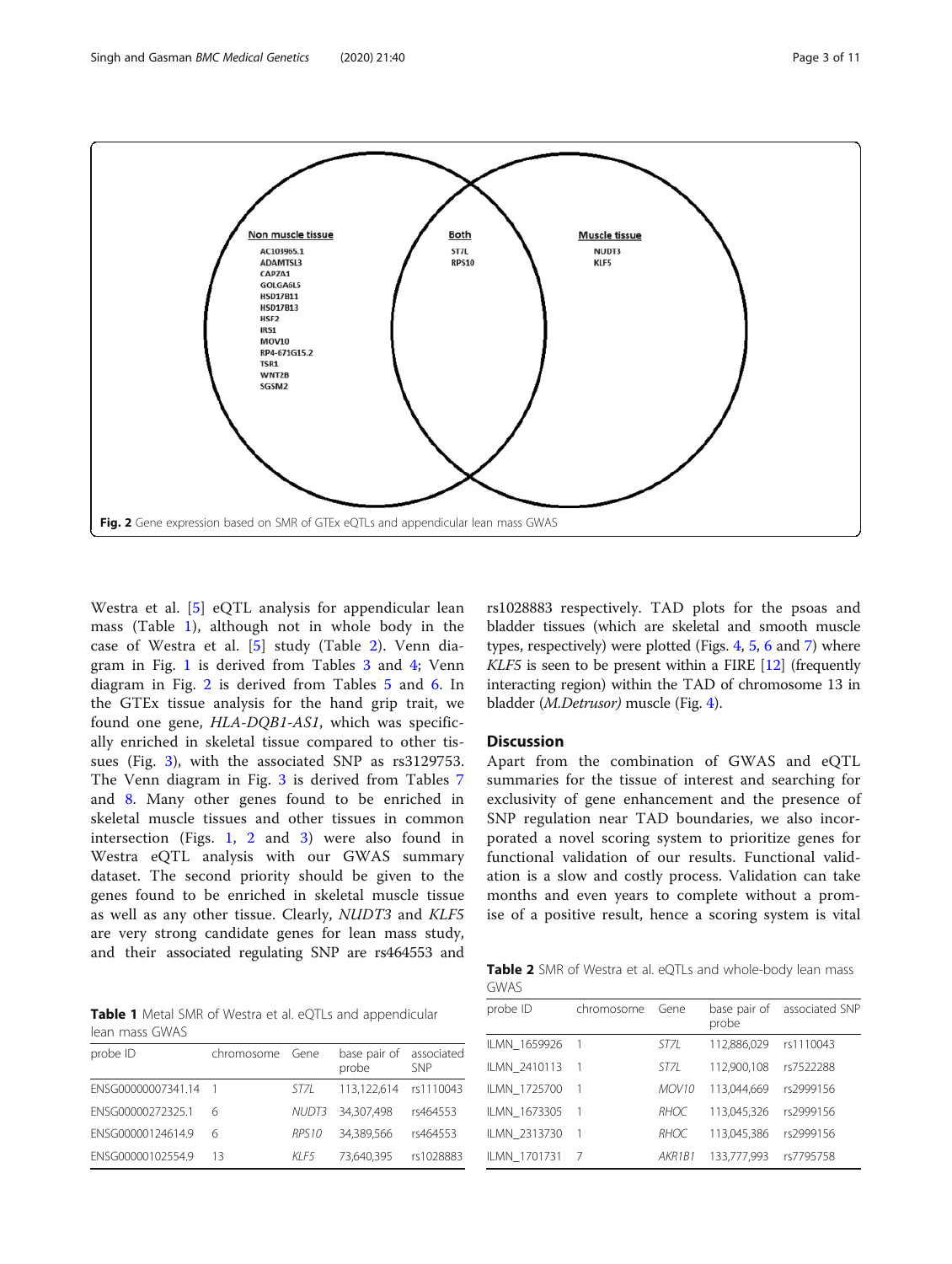for scrutinizing and grading our results to asses which gene might have an effect on muscle health. The process of functional validation is vital for a few reasons. For one, relying on TADs has its limitations. Chromosomes separate active and inactive chromatin into compartments A and B, respectively where compartment A correlates with high gene expression, active histone marks, and early replication timing, whereas the compartment B replicates late, is enriched with repressive histone modifications and has low gene expression. Compartments can be further subdivided into megabase-sized genomic regions known as topologically associating domains (TADs) [[13,](#page-9-0) [14](#page-9-0)]. the function of TADs is not fully understood yet, although disrupting the TADs e.g. because of SNPs or InDels (insertions deletions) may result in the establishment of novel inter-TAD interactions. These have been shown to be associated with misexpression of Hox genes [[15\]](#page-9-0), up-regulation of protooncogenes [\[16](#page-9-0)], and developmental disorders [\[14](#page-9-0)].

<span id="page-3-0"></span>Table 3 SMR of GTEx eQTLs and lean mass GWAS, results for all tissue types

| probe ID           | chromosome               | Gene            | base pair<br>of probe | associated<br><b>SNP</b> |
|--------------------|--------------------------|-----------------|-----------------------|--------------------------|
| ENSG00000007341.14 | 1                        | ST7L            | 113,122,614           | rs1110043                |
| ENSG00000116489.8  | 1                        | CAPZA1          | 113,188,330           | rs1110043                |
| ENSG00000169047.5  | $\overline{\phantom{a}}$ | IRS1            | 227,630,254           | rs2943656                |
| ENSG00000198189.6  | $\overline{4}$           | <b>HSD17B11</b> | 88,285,150            | rs9991501                |
| ENSG00000124614.9  | 6                        | RPS10           | 34,389,566            | rs464553                 |
| FNSG00000025156.8  | 6                        | HSF2            | 122,737,477           | rs1991642                |
| FNSG00000007341.14 | 1                        | ST7L            | 113,122,614           | rs1110043                |
| ENSG00000007341.14 | 1                        | ST71            | 113,122,614           | rs1110043                |
| ENSG00000007341.14 | 1                        | ST7L            | 113,122,614           | rs1110043                |
| ENSG00000007341.14 | 1                        | ST7L            | 113,122,614           | rs1110043                |
| ENSG00000007341.14 | 1                        | ST7L            | 113,122,614           | rs1110043                |
| ENSG00000116489.8  | 1                        | CAPZ41          | 113,188,330           | rs1110043                |
| ENSG00000170509.7  | $\overline{4}$           | <b>HSD17B13</b> | 88,234,499            | rs9991501                |
| ENSG00000198189.6  | $\overline{4}$           | <b>HSD17B11</b> | 88,285,150            | rs9991501                |

Table 4 SMR of GTEx eOTLs and lean mass GWAS, results for skeletal muscles

| probe ID           | chromosome Gene |                   | base pair of associated<br>probe | <b>SNP</b> |
|--------------------|-----------------|-------------------|----------------------------------|------------|
| ENSG00000007341.14 |                 | ST71              | 113.122.614                      | rs1110043  |
| FNSG00000272325.1  |                 | NUDT3             | 34,307,498                       | rs464553   |
| ENSG00000124614.9  |                 | RPS <sub>10</sub> | 34.389.566                       | rs464553   |
| ENSG00000102554.9  | 13              | KI F5             | 73,640,395                       | rs1028883  |

Table 6 SMR of GTEx eQTLs and appendicular lean mass GWAS, results for skeletal muscle

and potentially, repositioning of existing drugs.

Our approach has its limitations and requires validation, as one can observe from the results. In spite the fact that TADs that were plotted by our approach of combining phenotype-associated SNPs and tissuerelevant gene-associated SNPs show that the genes of

| probe ID             | chromosome Gene |                   | base pair of associated<br>probe | <b>SNP</b> |
|----------------------|-----------------|-------------------|----------------------------------|------------|
| ENSG00000007341.14 1 |                 | ST71              | 113.122.614 rs1110043            |            |
| FNSG00000272325.1    |                 |                   | NUDT3 34.307.498                 | rs464553   |
| FNSG00000124614.9    |                 | RPS <sub>10</sub> | 34.389.566                       | rs464553   |
| ENSG00000102554.9    | 13              | KI F5             | 73.640.395                       | rs1028883  |

Table 5 Metal SMR of GTEx eQTLs and appendicular lean mass GWAS

| probe ID           | chromosome     | Gene               | base pair<br>of probe | associated<br><b>SNP</b> |
|--------------------|----------------|--------------------|-----------------------|--------------------------|
| ENSG00000007341.14 | 1              | ST7L               | 113,122,614           | rs1110043                |
| ENSG00000116489.8  | 1              | CAPZA1             | 113,188,330           | rs1110043                |
| ENSG00000169047.5  | $\overline{2}$ | IRS <sub>1</sub>   | 227,630,254           | rs2943656                |
| ENSG00000198189.6  | $\overline{4}$ | <b>HSD17B11</b>    | 88,285,150            | rs9991501                |
| ENSG00000124614.9  | 6              | RPS <sub>10</sub>  | 34,389,566            | rs464553                 |
| ENSG00000025156.8  | 6              | HSF2               | 122,737,477           | rs1991642                |
| ENSG00000007341.14 | 1              | ST7L               | 113,122,614           | rs1110043                |
| ENSG00000007341.14 | 1              | ST7I               | 113,122,614           | rs1110043                |
| ENSG00000007341.14 | 1              | ST7L               | 113,122,614           | rs1110043                |
| ENSG00000007341.14 | 1              | ST7L               | 113,122,614           | rs1110043                |
| ENSG00000007341.14 | 1              | ST7L               | 113,122,614           | rs1110043                |
| ENSG00000116489.8  | 1              | CAPZA1             | 113,188,330           | rs1110043                |
| ENSG00000170509.7  | $\overline{A}$ | <b>HSD17B13</b>    | 88,234,499            | rs9991501                |
| ENSG00000198189.6  | $\overline{4}$ | <b>HSD17B11</b>    | 88,285,150            | rs9991501                |
| ENSG00000007341.14 | 1              | ST7L               | 113,122,614           | rs6537748                |
| ENSG00000273483.1  | 1              | RP4-671G15.2       | 113,060,742           | rs1110043                |
| FNSG00000134245.13 | 1              | WNT <sub>2</sub> B | 113,040,975           | rs1110043                |
| ENSG00000273483.1  | 1              | RP4-671G15.2       | 113,060,742           | rs1110043                |
| ENSG00000007341.14 | 1              | ST7I               | 113,122,614           | rs7522288                |
|                    |                |                    |                       |                          |

Furthermore, functional validation might also allow us to identify drugs that affect muscle in ways unknown before and therefore to reposition existing drugs to other uses, in accordance to their newly found target such as targeted gene therapy as discussed in context of next generation sequencing in drug development [\[17](#page-9-0)]. This serves two purposes, first is validation of the scoring system itself as an algorithm for GWAS result validation, and the more important one is validation of new targets for further research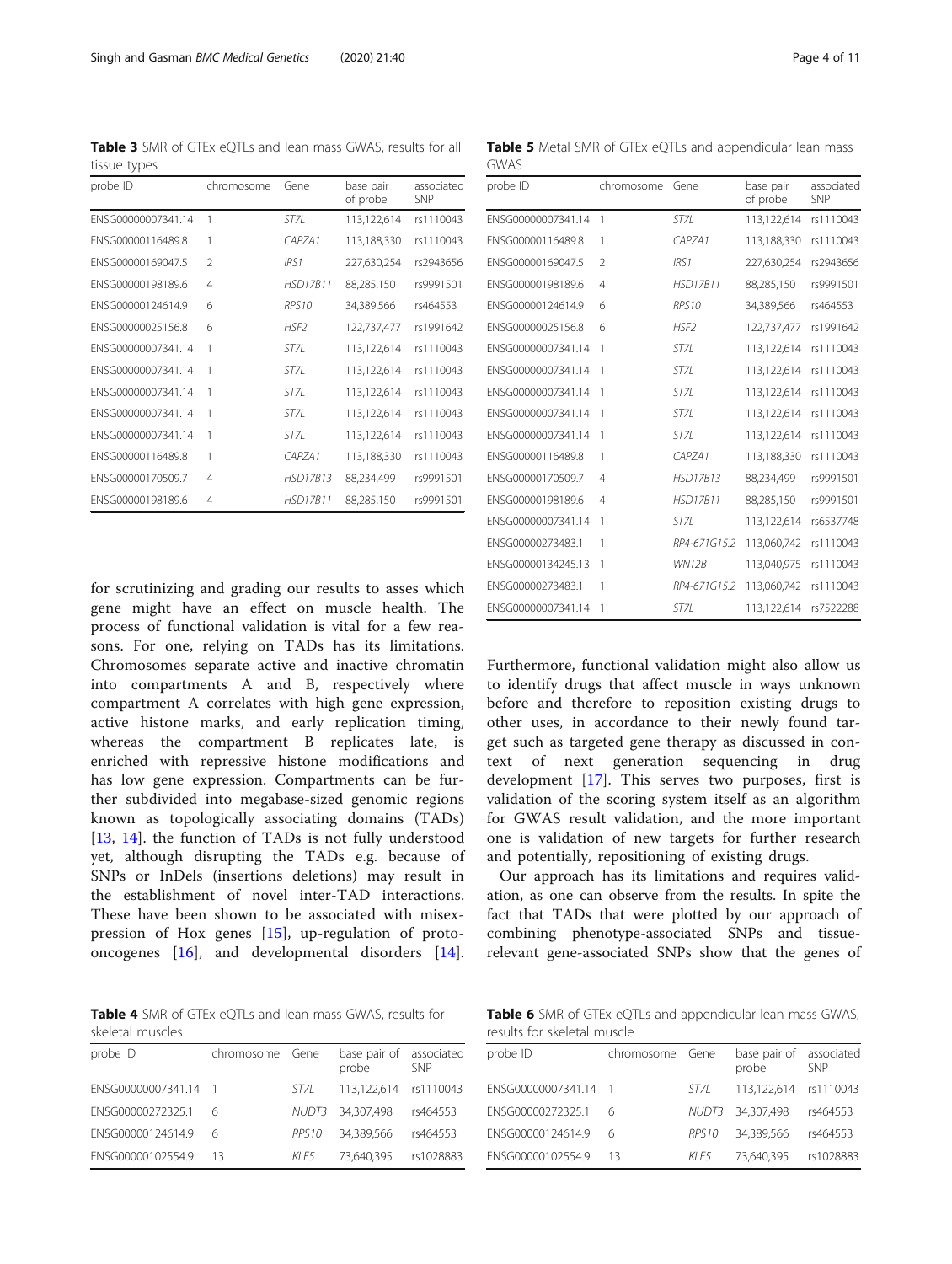<span id="page-4-0"></span>

interest are located within a frequently interacting region, the rest of the data regarding these genes doesn't support our hypothesis that they in fact have an effect on muscle health. NUDT3 (Nudix Hydrolase 3) for example, codes for the Nudix protein which act as homeostatic checkpoints at important stages in nucleoside phosphate metabolic pathways, guarding against elevated levels of potentially dangerous intermediates [\[18](#page-9-0)]. GWAS associate RSP-NUDT3 readthrough to BMI with a *p*-value of  $4*10^{-12}$  [\[19\]](#page-9-0). The Malacards database also associates NUDT3 with hyperinsulinism and obesity in

Table 7 SMR of GTEx skeletal muscle eQTLs and handgrip GWAS

| probe ID           | chromosome     | Gene               | base pair<br>of probe | associated<br>SNP | probe ID           |
|--------------------|----------------|--------------------|-----------------------|-------------------|--------------------|
| ENSG00000138095.14 | $\mathfrak{D}$ | <b>I RPPRC</b>     | 44,168,395            | rs6544736         | ENSG00000138095.14 |
| ENSG00000229391.3  | 6              | HLA-DRB6           | 32,524,144            | rs3129751         | ENSG00000229391.3  |
| ENSG00000196126.6  | 6              | HLA-DRB1           | 32,552,085            | rs521539          | ENSG00000196126.6  |
| ENSG00000223534.1  | 6              | HLA-DOB1-AS1       | 32,628,319            | rs3129753         | ENSG00000223534.1  |
| ENSG00000179344.12 | 6              | HLA-DOB1           | 32,631,702            | rs521539          | ENSG00000179344.12 |
| FNSG00000237541.3  | 6              | HLA-DOA2           | 32.712.055            | rs6931277         | FNSG00000237541.3  |
| ENSG00000225190.4  | 17             | PLEKHM1            | 43.540.690            | rs62055516        | ENSG00000225190.4  |
| ENSG00000214425.2  | 17             | LRRC37A4P          | 43,603,193            | rs389978          | ENSG00000214425.2  |
| ENSG00000266918.1  | 17             | RP11-798G7.8       | 43,610,073            | rs2668668         | ENSG00000266918.1  |
| ENSG00000264070.1  | 17             | DND <sub>1P1</sub> | 43.663.766            | rs2266497         | ENSG00000264070.1  |
| ENSG00000263503.1  | 17             | RP11-707O23.5      | 43,678,970            | rs2266497         | ENSG00000263503.1  |
| ENSG00000204650.9  | 17             | $CRHR1 - IT1$      | 43,711,638            | rs62061802        | ENSG00000204650.9  |
| ENSG00000264589.1  | 17             | MAPT-AS1           | 43,946,991            | rs2668668         | FNSG00000264589.1  |
| ENSG00000120071.8  | 17             | <b>KANSI1</b>      | 44,205,007            | rs62073098        | ENSG00000120071.8  |
| ENSG00000214401.4  | 17             | KANSL1-AS1         | 44,272,515            | rs55974014        | ENSG00000214401.4  |
| ENSG00000262539.1  | 17             | RP11-259G18.3      | 44,337,444            | rs56364632        | ENSG00000262539.1  |
| ENSG00000176681.10 | 17             | LRRC37A            | 44,392,629            | rs17660294        | ENSG00000176681.10 |
| FNSG00000238083.3  | 17             | <b>IRRC37A2</b>    | 44,609,846            | rs439558          | ENSG00000238083.3  |
| ENSG00000185829.11 | 17             | <b>ARI 17A</b>     | 44,625,578            | rs3865315         | FNSG00000185829.11 |
| ENSG00000120093.7  | 17             | HOXB3              | 46,646,933            | rs890432          | ENSG00000120093.7  |
| ENSG00000184009.5  | 17             | ACTGI              | 79,483,935            | rs6565586         | ENSG00000184009.5  |
|                    |                |                    |                       |                   |                    |

| Table 8 GTEx Handgrip GWAS data with eQTL aggregated SMF |  |
|----------------------------------------------------------|--|
|----------------------------------------------------------|--|

| probe ID           | chromosome     | Gene               | base pair<br>of probe | associated<br>SNP |
|--------------------|----------------|--------------------|-----------------------|-------------------|
| ENSG00000138095.14 | $\mathfrak{D}$ | <b>IRPPRC</b>      | 44,168,395            | rs6544736         |
| ENSG00000229391.3  | 6              | HLA-DRB6           | 32,524,144            | rs3129751         |
| ENSG00000196126.6  | 6              | HLA-DRB1           | 32,552,085            | rs521539          |
| ENSG00000223534.1  | 6              | HLA-DOB1-AS1       | 32.628.319            | rs3129753         |
| ENSG00000179344.12 | 6              | HLA-DOB1           | 32,631,702            | rs521539          |
| ENSG00000237541.3  | 6              | HLA-DOA2           | 32,712,055            | rs6931277         |
| ENSG00000225190.4  | 17             | PLEKHM1            | 43,540,690            | rs62055516        |
| ENSG00000214425.2  | 17             | LRRC37A4P          | 43,603,193            | rs389978          |
| ENSG00000266918.1  | 17             | RP11-798G7.8       | 43,610,073            | rs2668668         |
| ENSG00000264070.1  | 17             | DND <sub>1P1</sub> | 43,663,766            | rs2266497         |
| ENSG00000263503.1  | 17             | RP11-707O23.5      | 43,678,970            | rs2266497         |
| ENSG00000204650.9  | 17             | $CRHR1-IT1$        | 43.711.638            | rs62061802        |
| ENSG00000264589.1  | 17             | MAPT-AS1           | 43,946,991            | rs2668668         |
| ENSG00000120071.8  | 17             | KANSI 1            | 44,205,007            | rs62073098        |
| ENSG00000214401.4  | 17             | KANSL1-AS1         | 44,272,515            | rs55974014        |
| ENSG00000262539.1  | 17             | RP11-259G18.3      | 44,337,444            | rs56364632        |
| ENSG00000176681.10 | 17             | LRRC37A            | 44,392,629            | rs17660294        |
| ENSG00000238083.3  | 17             | LRRC37A2           | 44.609.846            | rs439558          |
| ENSG00000185829.11 | 17             | ARL17A             | 44,625,578            | rs3865315         |
| ENSG00000120093.7  | 17             | HOXB <sub>3</sub>  | 46,646,933            | rs890432          |
| ENSG00000184009.5  | 17             | ACTG1              | 79,483,935            | rs6565586         |
|                    |                |                    |                       |                   |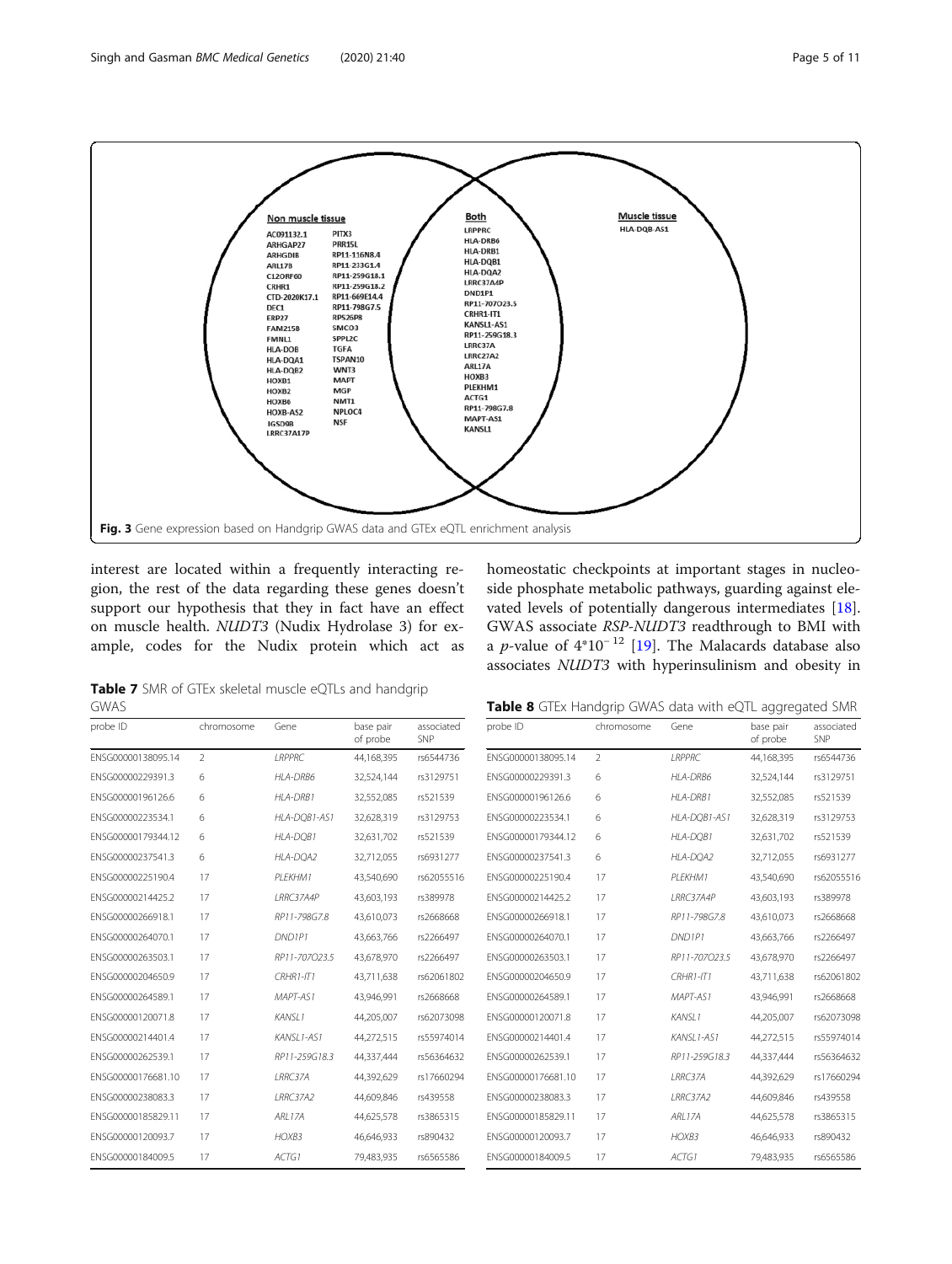<span id="page-5-0"></span>

specific populations [\[20](#page-9-0)]. KLF5 (Kruppel Like Factor 5), encodes a member of the Kruppel-like factor subfamily of zinc finger proteins. The encoded protein is a transcriptional activator that binds directly to a specific recognition motif in the promoters of target genes. This protein acts downstream of multiple different signaling pathways and is regulated by post-translational modification [[21\]](#page-9-0). GWAS catalogue doesn't relate this gene to muscle health phenotypes [\[19](#page-9-0)], the same is true for the Malacards [\[20](#page-9-0)] database. In contrast, the STRING database [[22\]](#page-9-0) finds relation between NUDT3 and ACTA2 (Actin Alpha 2) and GSK3B (Glycogen Synthase Kinase 3 Beta) which are related to actin production and energy metabolism respectively [[21\]](#page-9-0). HLA-DQB1-AS1 (HLA-DQB1 Antisense RNA 1) is an RNA Gene and is affiliated with the lncRNA (Long non-coding RNA) class is related to malignant diseases and doesn't seem to be associated with muscle wasting disorders according to MalaCards [\[20](#page-9-0)]. The above information emphasizes that these genes are not directly related to muscle health, yet they may have some indirect regulatory role in defining it. Functional validation is vital in the process of confirming or debunking the hypothesis that these genes are associated with muscle health. We suggest that the above genes be scrutinized using a scoring system as described below, for prioritizing candidate genes for functional validation which will be done by knocking out the gene in C2C12 mouse myoblast cell, assessing gene expression using RT-qPCR and comparing cell morphology to the morphology wild type C2C12 cells. The scoring system has been briefly stated in the form of abstract [\[23\]](#page-9-0) earlier and we mention it in detail here. The following constitutes the scoring system proposed for functional validation of our results: Potential genes were obtained from the work of Zillikens et al. [\[8](#page-9-0)], Karasik et al. [[7\]](#page-9-0) for LM and for HG, Willems et al. [\[9](#page-9-0)] and Tikkanen et al. [\[10\]](#page-9-0). Genes provided by Karasik et al. Zillikens et al. and Willems et al. were graded as first tier genes, while genes provided by Tikkanen et al. were graded as second tier genes. The reason behind this is that the Tikkanen et al. research was published at the end of the year 2018, while the database was already being collected. The list of SNPs was mined with cis Expression quantitative trait loci analysis (eQTLs) for transcripts within 2 Mb of the SNP position was carried out as described by Zillikens et al. [[8\]](#page-9-0). Other similar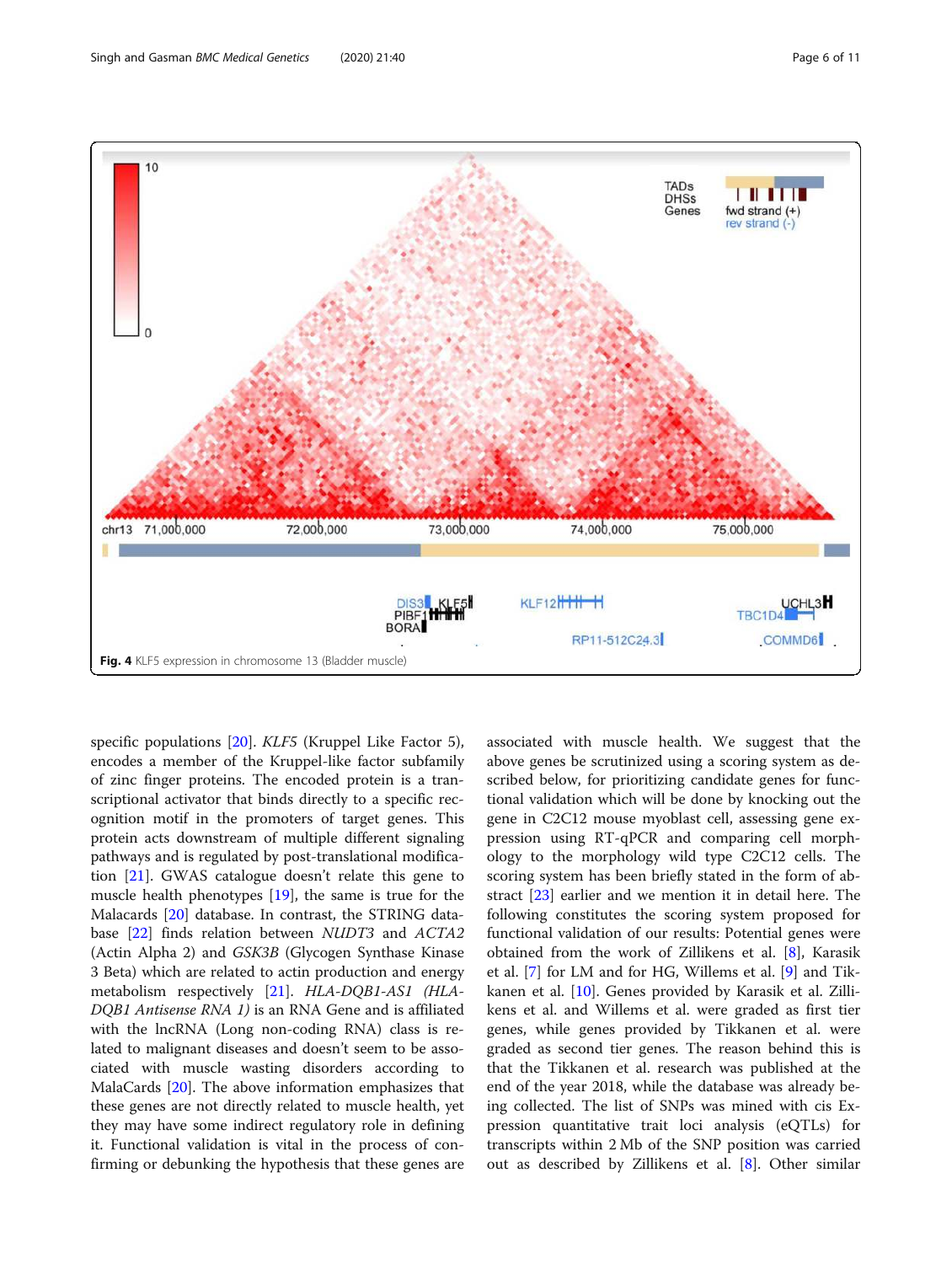<span id="page-6-0"></span>

datasets were scrutinized, and genes in proximity of SNPs were scaled according to a specifically developed scoring system which utilized the following publicly available databases: Malacards [\[20](#page-9-0)], COXPRESdb [[24](#page-9-0)] gene co-expression database, PubMed search engine, Ensembl database  $[25]$  $[25]$ , the mouse genome informatics database [\[26](#page-10-0)], HaploReg [\[27](#page-10-0)] and the LDlink [[28](#page-10-0)] database.

The above functional validation method combined with our approach to gene prioritization might help in Identifying new loci responsible for LM or HG, and thus identifying new genetic markers for sarcopenia. This approach may also be used by the pharmaceutical industry to identify targets for new pharmaceutical products or reposition existing drugs in accordance to new data on the activity of these drugs. The greatest hurdle with drug repositioning today is lack of solid databases needed to produce good results [\[24](#page-9-0)]. Functional validation of the results presented in this study results can serve as a test to whether our approach to gene prioritization can resolve this problem.

### Conclusions

The current work focused primarily on the combined bioinformatic approaches using GWAS and eQTLs for SMR. The results of exclusivity of the tissues of interest were further classified for their importance based on Venn diagrams and their corresponding TAD plots to look for the TAD boundaries where the associated regulating SNPs could be localized. NUDT3 and KLF5 for lean mass and HLA-DQB1-AS1 for hand grip strength and their associated SNPs (rs464553, rs1028883 and rs3129753) had the highest priority as candidate targets for further study.

One limitation of this study is that the eQTL analysis was not done on trans-association SNPs. Another is the limited knowledge on TAD function.

We propose functional validation by a method of gene knock out in C2C12 mouse myoblast cells to either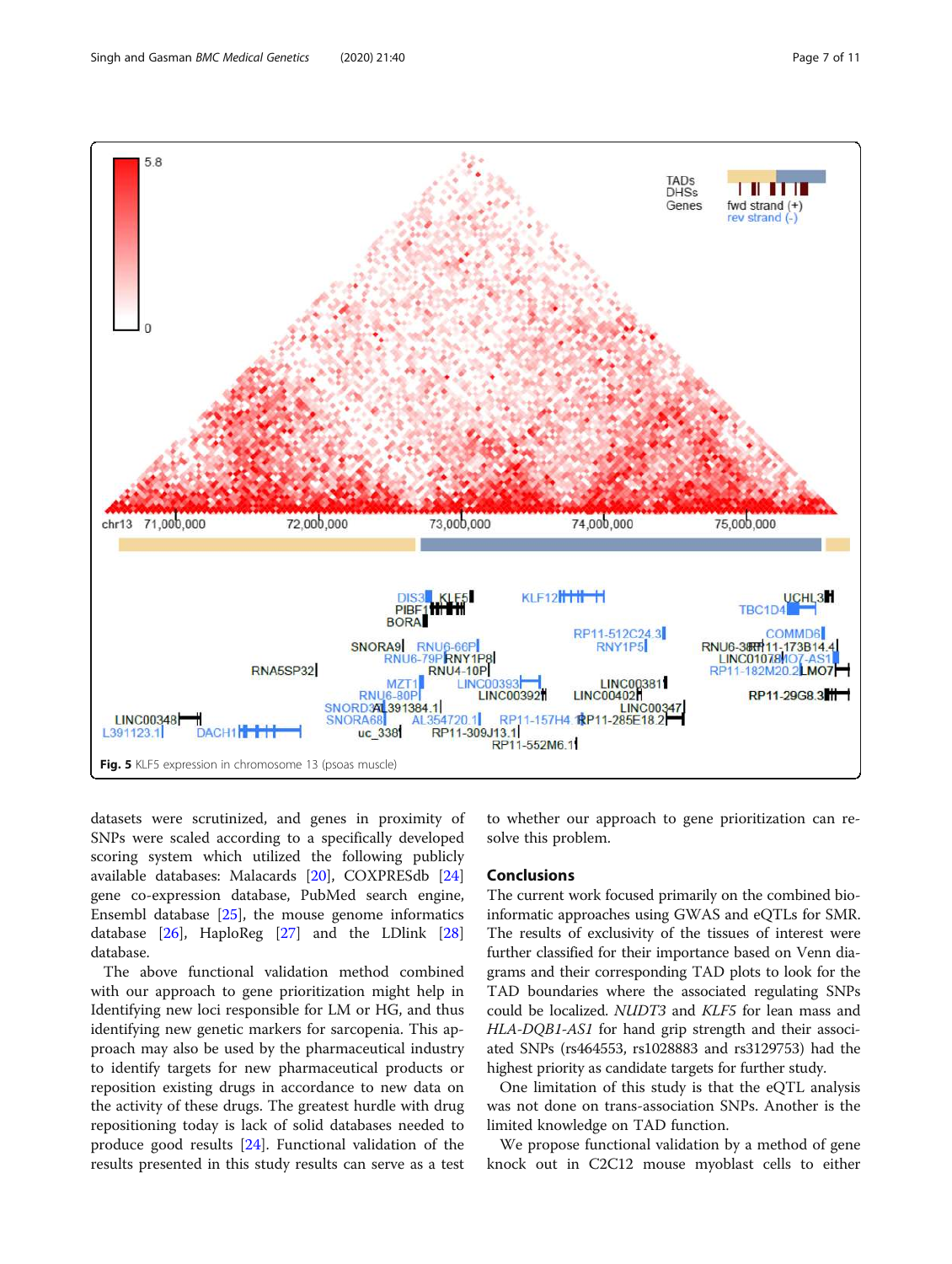<span id="page-7-0"></span>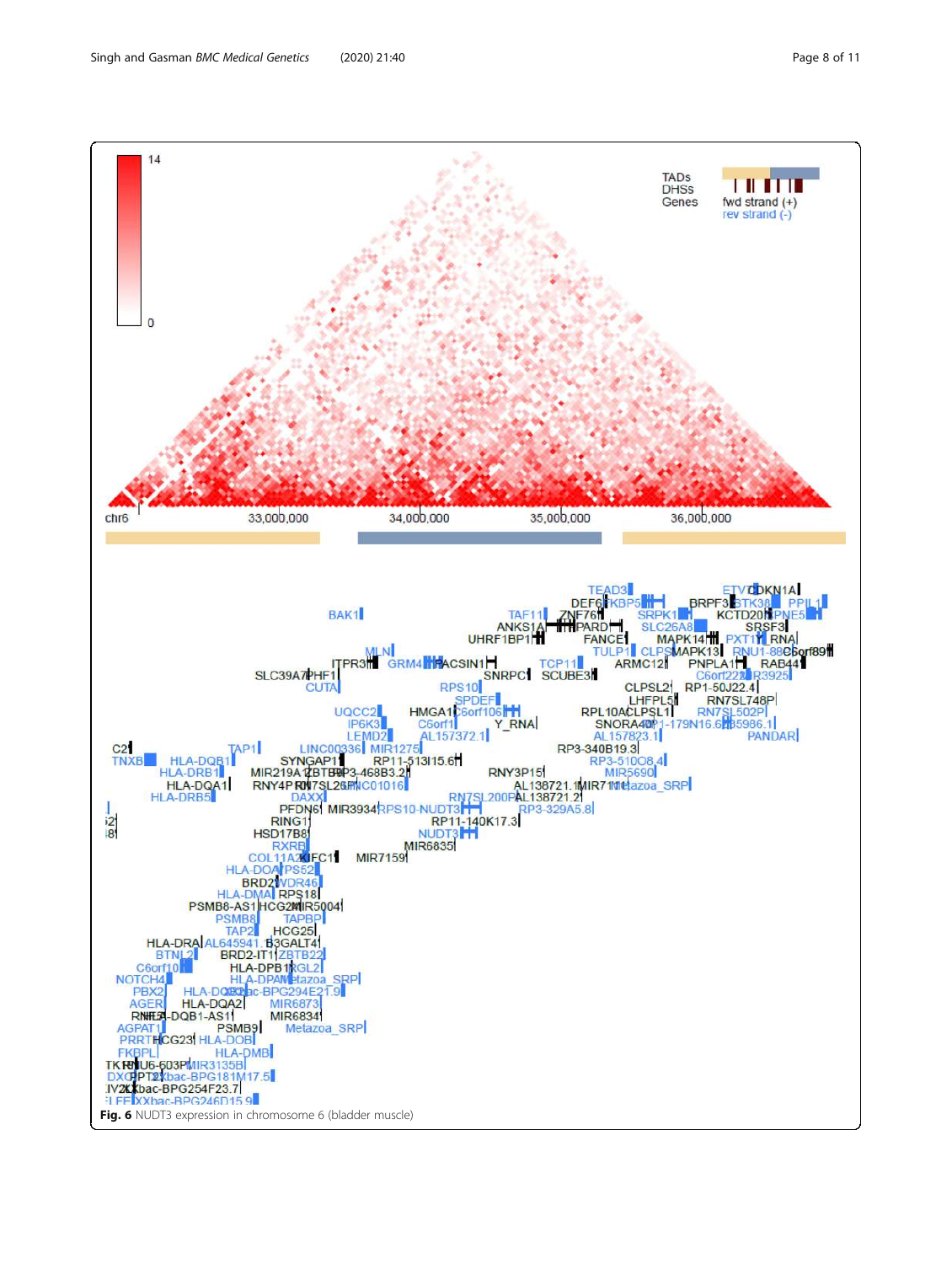<span id="page-8-0"></span>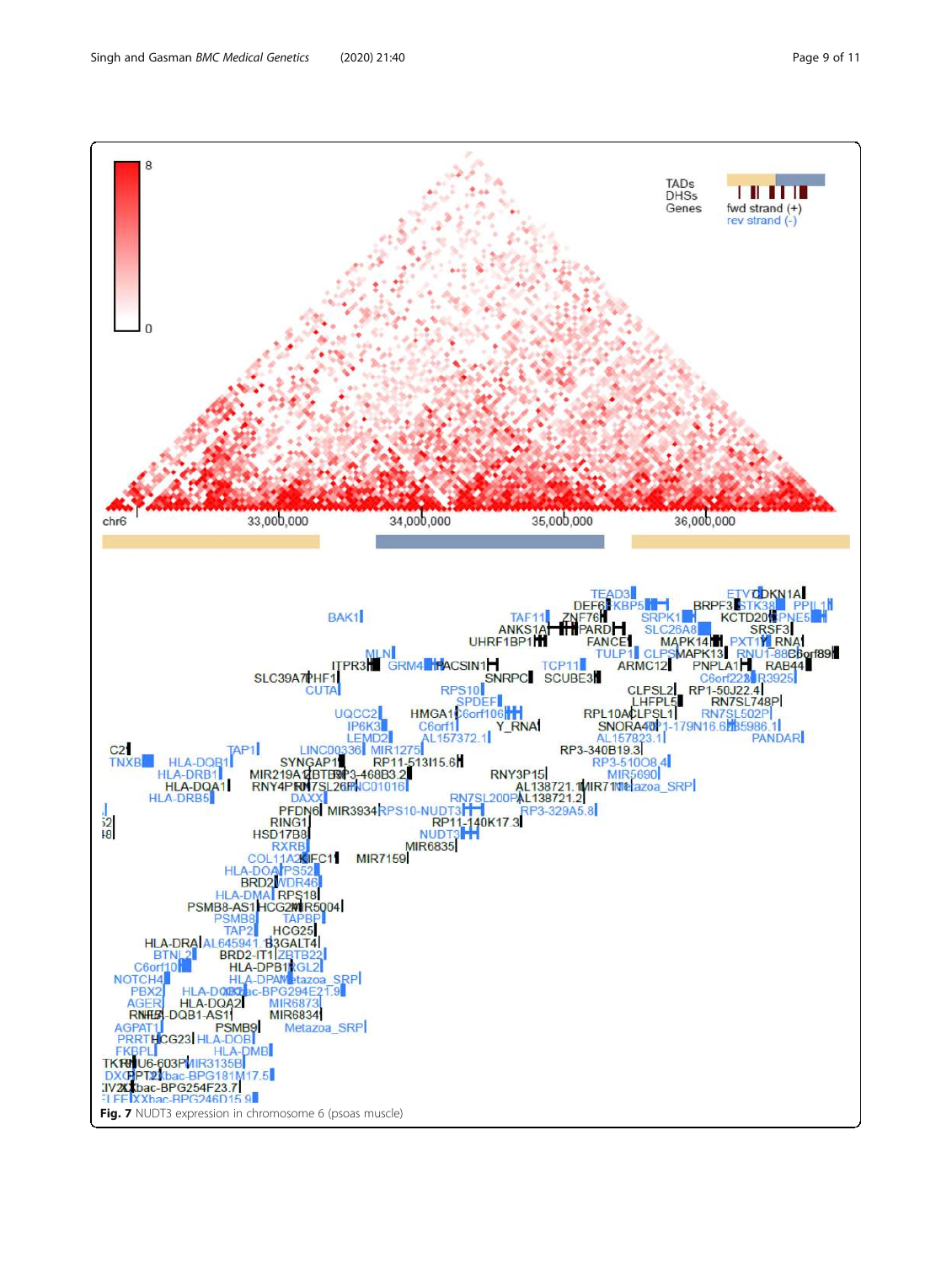<span id="page-9-0"></span>prove or rebut the effect of prioritized genes on muscle health, thus widening the scope of knowledge on the genetic origins of sarcopenia.

#### Abbreviations

eQTL: Expression quantitative trait loci; FIRE: Frequently interacting region; GTEx: Genotype Tissue Expression; GWAS: Genome wide association study; HG: Hand Grip strength; InDels: Insertions deletions; LD: Linkage Disequilibrium; LM: Lean Mass; lncRNA: Long non-coding RNA; Metal: Metaanalysis; RT-qPCR: Real Time quantitative polymerase chain reaction; SMR: Summary-data-based Mendelian randomization; SNPs: Single Nucleotide Polymorphism; TADs: Topologically Associated Domains; TWAS: Transcriptome Wide Association Study

#### Acknowledgements

The authors are thankful for the various software tools that have been made available for academic purposes such as SMR tool. Authors are also thankful to David Karasik of Bar Ilan University who provided GWAS data that he carried out for hand grip and lean mass study for his previous research work. David Laaksonen of UEF helped in contribution of the written content of the manuscript.

#### Authors' contributions

ANS conceived the presented idea, performed the statistical computational analysis of data and worked on the manuscript. BG provided the functional validation algorithm, designed the scoring system and contributed to the manuscript. The author(s) read and approved the final manuscript.

#### Funding

This research was funded by the: "ISRAEL SCIENCE FOUNDATION (grant No. 1121/19)".

#### Availability of data and materials

[www.tinyurl.com/abinarain](http://www.tinyurl.com/abinarain) and then navigate to Educational Section and click where its written 'GWAS eQTL Summary Approach with TADs for Skeletal Muscle work'.

#### Ethics approval and consent to participate

Not applicable

#### Consent for publication

Not applicable.

#### Competing interests

The authors declare that they have no competing interests.

#### Received: 16 September 2019 Accepted: 18 February 2020 Published online: 24 February 2020

#### References

- Cruz-Jentoft AJ, Baeyens JP, Bauer JM, Boirie Y, Cederholm T, Landi F, et al. Sarcopenia: European consensus on definition and diagnosis. Age Ageing. 2010;39(4):412–23.
- 2. Haines JL, Hauser MA, Schmidt S, Scott WK, Olson LM, Gallins P, et al. Complement factor H variant increases the risk of age-related macular degeneration. Science (80- ), 2005. 308(5720):419–21.
- Barbe MF, Gallagher S, Massicotte VS, Tytell M, Popoff SN, Barr-Gillespie AE. The interaction of force and repetition on musculoskeletal and neural tissue responses and sensorimotor behavior in a rat model of work-related musculoskeletal disorders. BMC Musculoskelet Disord [Internet]. 2013;14(1): 303 Available from: http://bmcmusculoskeletdisord.biomedcentral.com/ articles/10.1186/1471-2474-14-303. [cited 2019 Jan 26].
- 4. Aguet F, Brown AA, Castel SE, Davis JR, He Y, Jo B, et al. Genetic effects on gene expression across human tissues. Nature. 2017;550(7675):204–13.
- 5. Westra HJ, Peters MJ, Esko T, Yaghootkar H, Schurmann C, Kettunen J, et al. Systematic identification of trans eQTLs as putative drivers of known disease associations. Nat Genet. 2013;45(10):1238–43.
- 6. Pombo A, Dillon N. Three-dimensional genome architecture: Players and mechanisms. Vol. 16, Nature Reviews Molecular Cell Biology. Nat Publ Group. 2015:245–57.
- 7. Karasik D, Zillikens MC, Hsu YH, Aghdassi A, Akesson K, Amin N, et al. Disentangling the genetics of lean mass. Am J Clin Nutr. 2019;109(2):276–8.
- 8. Zillikens MC, Demissie S, Hsu Y-H, Yerges-Armstrong LM, Chou W-C, Stolk L, et al. Large meta-analysis of genome-wide association studies identifies five loci for lean body mass. Nat Commun [Internet]. 2017;8(1):80 Available from: http://www.nature.com/articles/s41467-017-00031-7. [cited 2019 Feb 11].
- 9. Willems SM, Wright DJ, Day FR, Trajanoska K, Joshi PK, Morris JA, et al. Large-scale GWAS identifies multiple loci for hand grip strength providing biological insights into muscular fitness. Nat Commun [Internet]. 2017;8: 16015 Available from: http://www.nature.com/doifinder/10.1038/ ncomms16015. [cited 2019 Feb 11].
- 10. Tikkanen E, Gustafsson S, Amar D, Shcherbina A, Waggott D, Ashley EA, et al. Biological Insights Into Muscular Strength: Genetic Findings in the UK Biobank. Sci Rep [Internet]. 2018;8(1):6451 Available from: [http://www.](http://www.nature.com/articles/s41598-018-24735-y) [nature.com/articles/s41598-018-24735-y.](http://www.nature.com/articles/s41598-018-24735-y) [cited 2019 Feb 11].
- 11. Zhu Z, Zhang F, Hu H, Bakshi A, Robinson MR, Powell JE, et al. Integration of summary data from GWAS and eQTL studies predicts complex trait gene targets. Nat Genet. 2016;48(5):481–7.
- 12. Schmitt AD, Hu M, Jung I, Xu Z, Qiu Y, Tan CL, et al. A Compendium of Chromatin Contact Maps Reveal Spatially Active Regions in the Human Genome HHS Public Access. Cell Rep [Internet]. 2016;17(8):2042–59 Available from: [www.cell.com/](http://www.cell.com/). [cited 2019 Dec 21].
- 13. Dixon JR, Selvaraj S, Yue F, Kim A, Li Y, Shen Y, et al. Topological Domains in Mammalian Genomes Identified by Analysis of Chromatin Interactions HHS Public Access. Nature [Internet]. 485(7398):376–80 Available from: [http://](http://www.nature.com/authors/editorial_policies/license.html#terms) [www.nature.com/authors/editorial\\_policies/license.html#termshttp://](http://www.nature.com/authors/editorial_policies/license.html#terms) [chromosome.sdsc.edu/mouse/hi-c/database.html](http://www.nature.com/authors/editorial_policies/license.html#terms). [cited 2019 Dec 21].
- 14. Lupiáñez DG, Kraft K, Heinrich V, Krawitz P, Brancati F, Klopocki E, et al. Disruptions of topological chromatin domains cause pathogenic rewiring of gene-enhancer interactions HHS public access. Cell. 2015;161(5):1012–25.
- 15. Narendra V, Rocha PP, An D, Raviram R, Skok JA, Mazzoni EO, et al CTCF establishes discrete functional chromatin domains at the Hox clusters during differentiation. Available from: <http://www.ncbi.nlm.nih.gov/geo/> [cited 2019 Dec 21]
- 16. Flavahan WA, Drier Y, Liau BB, Gillespie SM, Venteicher AS, Stemmer-Rachamimov AO, et al. Insulator dysfunction and oncogene activation in IDH mutant gliomas HHS Public Access. Nature [Internet]. 2016;529(7584): 110–4 Available from: [http://www.nature.com/authors/editorial\\_policies/](http://www.nature.com/authors/editorial_policies/license.html#terms) [license.html#terms.](http://www.nature.com/authors/editorial_policies/license.html#terms) [cited 2019 Dec 21].
- 17. Doostparast Torshizi A, Wang K. Next-generation sequencing in drug development: target identification and genetically stratified clinical trials. Vol. 23, Drug Discovery Today. Elsevier Ltd. 2018:1776–83.
- 18. Safrany ST. A novel context for the `MutT' module, a guardian of cell integrity, in a diphosphoinositol polyphosphate phosphohydrolase. EMBO J. 1998;17(22):6599–607.
- 19. Buniello A, Macarthur JAL, Cerezo M, Harris LW, Hayhurst J, Malangone C, et al. The NHGRI-EBI GWAS catalog of published genome-wide association studies, targeted arrays and summary statistics 2019. Nucleic Acids Res. 2018;47:1005–12.
- 20. Rappaport N, Twik M, Plaschkes I, Nudel R, Stein TI, Levitt J, et al. MalaCards: an amalgamated human disease compendium with diverse clinical and genetic annotation and structured search. Nucleic Acids Res [Internet]. 2017; 45:877–87 Available from: [https://academic.oup.com/nar/article-abstract/45/](https://academic.oup.com/nar/article-abstract/45/D1/D877/2572056) [D1/D877/2572056](https://academic.oup.com/nar/article-abstract/45/D1/D877/2572056). [cited 2019 Feb 11].
- 21. Stelzer G, Rosen N, Plaschkes I, Zimmerman S, Twik M, Fishilevich S, et al. The GeneCards Suite: From Gene Data Mining to Disease Genome Sequence Analyses. Curr Protoc Bioinforma [Internet]. 2016;54(1) Available from: https://onlinelibrary.wiley.com/doi/abs/<https://doi.org/10.1002/cpbi.5>. [cited 2019 Dec 21].
- 22. Szklarczyk D, Gable AL, Lyon D, Junge A, Wyder S, Huerta-Cepas J, et al. STRING v11: protein-protein association networks with increased coverage, supporting functional discovery in genome-wide experimental datasets. Nucleic Acids Res [Internet]. 2018;47:607–13 Available from: [https://string](https://string-db.org/)[db.org/.](https://string-db.org/) [cited 2019 Dec 22].
- 23. Gasman B, Baum G, Karasik D. C2C12 myoblast gene knockout to validate the findings of genome-wide association study of muscle traits, Journal of Frailty & Aging, Forthcoming 2020.
- 24. Obayashi T, Hayashi S, Shibaoka M, Saeki M, Ohta H, Kinoshita K. COXPRESdb: a database of coexpressed gene networks in mammals. Nucleic Acids Res [Internet]. 2008;36:77–82 Available from: http://coxpresdb. [cited 2019 Dec 21].